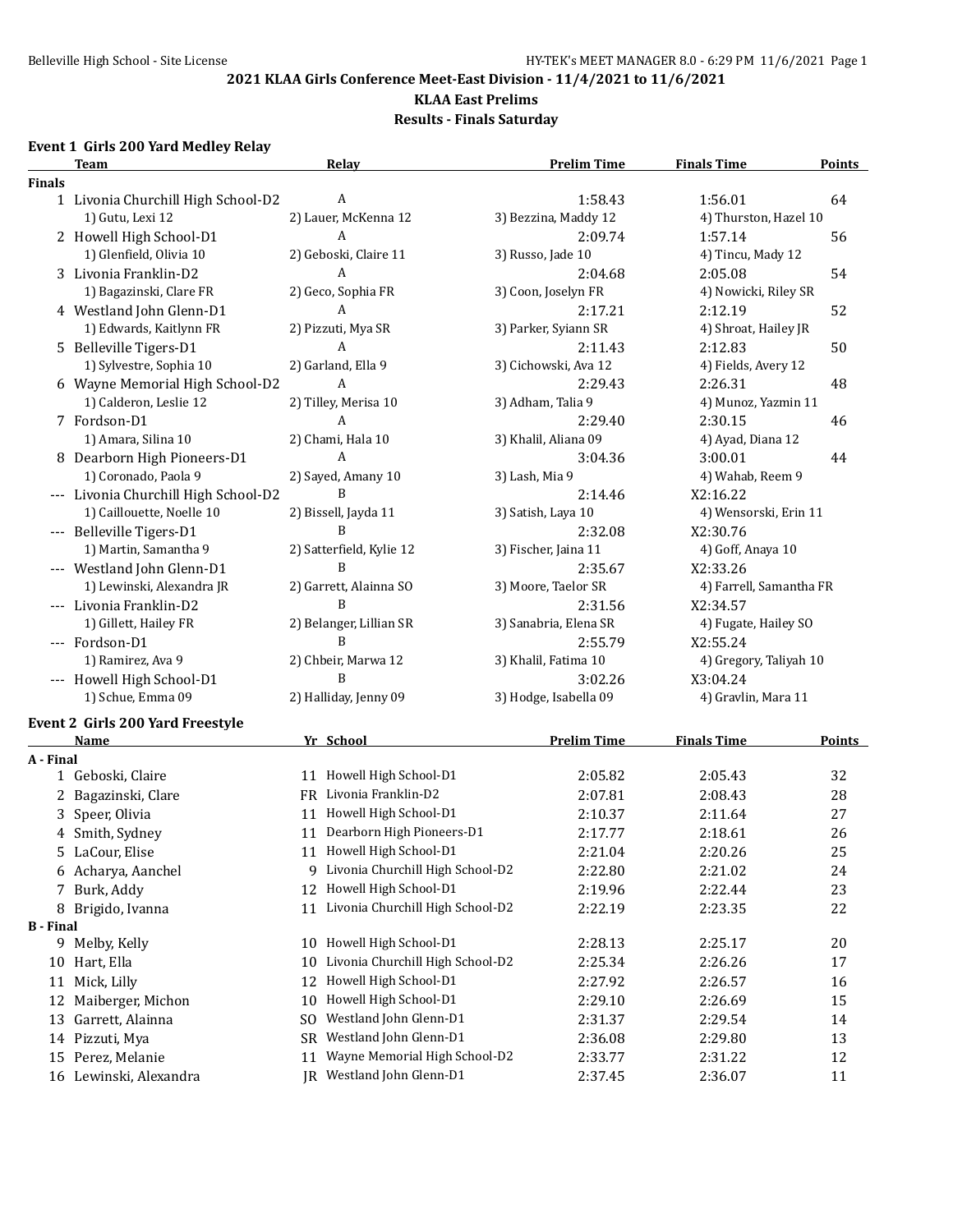**KLAA East Prelims**

**Results - Finals Saturday**

|                  | C - Final  (Event 2 Girls 200 Yard Freestyle) |          |                                     |                    |                    |               |
|------------------|-----------------------------------------------|----------|-------------------------------------|--------------------|--------------------|---------------|
|                  | Name                                          |          | Yr School                           | <b>Prelim Time</b> | <b>Finals Time</b> | <b>Points</b> |
| C - Final        |                                               |          |                                     |                    |                    |               |
|                  | 17 Simon, Claire                              |          | 9 Dearborn High Pioneers-D1         | 2:37.52            | 2:31.50            | 9             |
|                  | 18 Mendoza, Jocelyn                           |          | 11 Wayne Memorial High School-D2    | 2:51.04            | 2:41.66            | 7             |
|                  | 19 Martin, Samantha                           |          | 9 Belleville Tigers-D1              | 2:38.29            | 2:42.52            | 6             |
|                  | 20 Fugate, Hailey                             |          | SO Livonia Franklin-D2              | 2:40.00            | 2:44.43            | 5             |
|                  | 21 Robinson, Bailey                           |          | 9 Belleville Tigers-D1              | 2:47.84            | 2:46.14            | 4             |
|                  | 22 Adham, Talian                              |          | 9 Wayne Memorial High School-D2     | 2:48.64            | 2:46.29            | 3             |
|                  | 23 Cheaito, Zeinab                            |          | 11 Fordson-D1                       | 2:57.32            | 2:56.60            | 2             |
|                  | 24 Coronado, Paola                            |          | 9 Dearborn High Pioneers-D1         | 3:02.16            | 2:59.35            | 1             |
|                  | Event 3 Girls 200 Yard IM                     |          |                                     |                    |                    |               |
|                  | Name                                          |          | Yr School                           | <b>Prelim Time</b> | <b>Finals Time</b> | <b>Points</b> |
| A - Final        |                                               |          |                                     |                    |                    |               |
|                  | 1 Glenfield, Olivia                           |          | 10 Howell High School-D1            | 2:23.30            | 2:22.26            | 32            |
|                  | 2 Svoboda, Kara                               |          | 9 Livonia Churchill High School-D2  | 2:26.01            | 2:25.79            | 28            |
|                  | 3 Bedford, Maya                               |          | 12 Howell High School-D1            | 2:30.52            | 2:31.19            | 27            |
|                  | 4 Lauer, McKenna                              |          | 12 Livonia Churchill High School-D2 | 2:35.30            | 2:35.37            | 26            |
|                  | 5 Anderson, Linnea                            | 10       | Dearborn High Pioneers-D1           | 2:46.98            | 2:38.52            | 25            |
|                  | 6 Kong, Samantha                              |          | 09 Howell High School-D1            | 2:39.76            | 2:39.28            | 24            |
|                  | 7 Garland, Ella                               | 9        | Belleville Tigers-D1                | 2:40.65            | 2:39.37            | 23            |
|                  | 8 Caillouette, Noelle                         |          | 10 Livonia Churchill High School-D2 | 2:41.33            | 2:42.31            | 22            |
| <b>B</b> - Final |                                               |          | Wayne Memorial High School-D2       |                    |                    |               |
|                  | 9 Calderon, Leslie                            | 12<br>12 | Belleville Tigers-D1                | 2:54.92            | 2:50.67            | 20            |
|                  | 10 Satterfield, Kylie                         |          |                                     | 2:53.78            | 2:53.97            | 17            |
|                  | 11 Farr, Olivia                               | 11       | Howell High School-D1               | 2:57.51            | 2:58.81            | 16            |
|                  | 12 Dooley, Natalie                            |          | 10 Howell High School-D1            | 3:00.17            | 2:59.22            | 15            |
|                  | 13 Adham, Teya                                | 11       | Wayne Memorial High School-D2       | 3:03.25            | 3:01.54            | 14            |
|                  | 14 Gillett, Hailey                            |          | FR Livonia Franklin-D2              | 3:04.48            | 3:07.69            | 13            |
|                  | 15 Evans, Essence                             |          | 10 Belleville Tigers-D1             | 3:11.01            | 3:11.12            | 12            |
|                  | 16 Lash, Mia                                  |          | 9 Dearborn High Pioneers-D1         | 3:07.42            | 3:11.77            | 11            |
| C - Final        |                                               |          | 09 Howell High School-D1            | 3:28.07            | 3:26.00            |               |
|                  | 17 Hodge, Isabella                            |          | Fordson-D1                          |                    |                    | 9             |
|                  | 18 Chami, Hadia                               | 11       | Fordson-D1                          | 3:43.82            | 3:42.47            | 7             |
|                  | 19 Chbeir, Marwa                              | 12       |                                     | 3:49.30            | 3:42.86            | 6             |
|                  | 20 Khalil, Fatima                             | 10       | Fordson-D1                          | 4:00.89            | 3:50.23            | 5             |
|                  | Event 4 Girls 50 Yard Freestyle               |          |                                     |                    |                    |               |
|                  | <u>Name</u>                                   |          | Yr School                           | <b>Prelim Time</b> | <b>Finals Time</b> | <b>Points</b> |
| A - Final        |                                               |          |                                     |                    |                    |               |
|                  | 1 Thurston, Hazel                             |          | 10 Livonia Churchill High School-D2 | 26.02              | 25.98              | 32            |
| 2                | Coon, Joselyn                                 | FR.      | Livonia Franklin-D2                 | 26.75              | 26.20              | 28            |
| 3                | Tincu, Mady                                   |          | 12 Howell High School-D1            | 27.02              | 26.88              | 27            |
| 4                | Edwards, Kaitlynn                             | FR       | Westland John Glenn-D1              | 27.54              | 27.62              | 26            |
| 5                | Russo, Jade                                   | 10       | Howell High School-D1               | 27.29              | 27.72              | 25            |
| 6                | Shroat, Hailey                                | IR       | Westland John Glenn-D1              | 27.86              | 28.18              | 24            |
| 7                | Farrell, Samantha                             | FR       | Westland John Glenn-D1              | 29.02              | 29.05              | 23            |
| 8                | Wensorski, Erin                               | 11       | Livonia Churchill High School-D2    | 29.05              | 29.23              | 22            |
| <b>B</b> - Final |                                               |          |                                     |                    |                    |               |
|                  | 9 Reyes, Martina                              |          | 11 Livonia Churchill High School-D2 | 29.37              | 27.84              | 20            |
| 10               | Bissell, Jayda                                | 11       | Livonia Churchill High School-D2    | 29.17              | 28.53              | 17            |
|                  | 11 Bazzi, Fida                                |          | 9 Dearborn High Pioneers-D1         | 31.02              | 29.27              | 16            |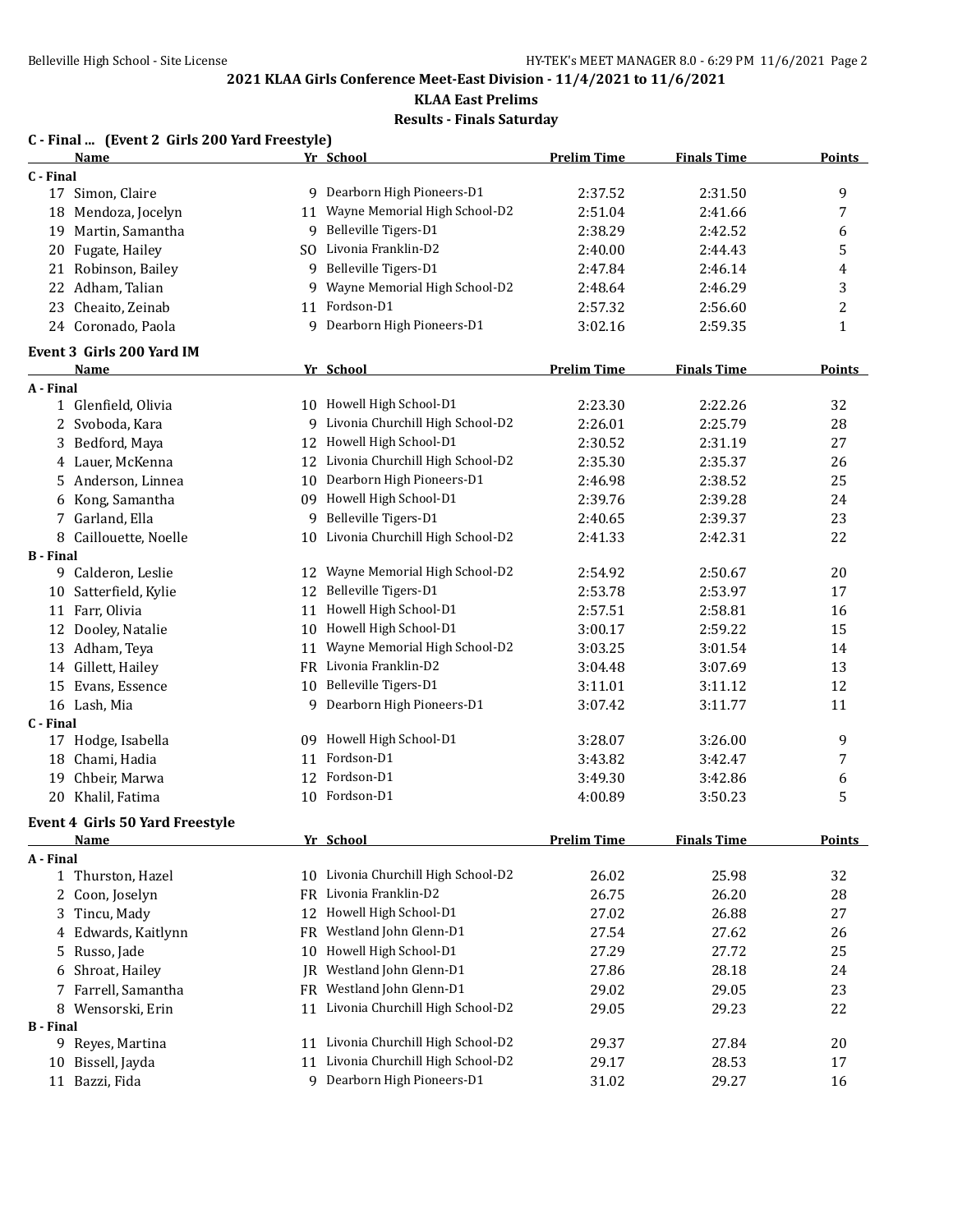# **KLAA East Prelims**

# **Results - Finals Saturday**

## **B - Final ... (Event 4 Girls 50 Yard Freestyle)**

|                  | <b>Name</b>                             |     | Yr School                           | <b>Prelim Time</b>  | <b>Finals Time</b>  | <b>Points</b> |
|------------------|-----------------------------------------|-----|-------------------------------------|---------------------|---------------------|---------------|
|                  | 12 Westmoreland, Katelyn                |     | 12 Howell High School-D1            | 29.57               | 29.71               | 15            |
|                  | 13 Cole, Avery                          | 11  | Howell High School-D1               | 29.59               | 29.88               | 14            |
|                  | 14 Mulvenna, Grace                      | 10  | Belleville Tigers-D1                | 29.78               | 29.98               | 13            |
|                  | 15 Parker, Syiann                       | SR  | Westland John Glenn-D1              | 30.94               | 30.51               | 12            |
|                  | 16 Nowicki, Riley                       |     | SR Livonia Franklin-D2              | 30.66               | 30.63               | 11            |
| C - Final        |                                         |     |                                     |                     |                     |               |
|                  | 17 Robert, Bryanna                      |     | SR Livonia Franklin-D2              | 32.28               | 30.73               | 9             |
|                  | 18 Ayad, Diana                          | 12  | Fordson-D1                          | 32.87               | 32.12               | 7             |
|                  | 19 Sayed, Liann                         | 09  | Fordson-D1                          | 32.25               | 32.24               | 6             |
| 20               | Fugate, Hailey                          | SO. | Livonia Franklin-D2                 | 32.06               | 32.70               | 5             |
|                  | 21 Amara, Silina                        | 10  | Fordson-D1                          | 32.61               | 33.20               | 4             |
|                  | 22 Munoz, Yazmin                        | 11  | Wayne Memorial High School-D2       | 32.48               | 33.47               | 3             |
|                  | 23 Parish, Keadin K                     | FR  | Livonia Franklin-D2                 | 33.81               | 34.09               | 2             |
|                  | 24 Gregory, Taliyah                     |     | 10 Fordson-D1                       | 33.53               | 34.66               | $\mathbf{1}$  |
|                  | <b>Event 5 Girls 1 mtr Diving</b>       |     |                                     |                     |                     |               |
|                  | Name                                    |     | Yr School                           | <b>Prelim Score</b> | <b>Finals Score</b> | Points        |
| A - Final        |                                         |     |                                     |                     |                     |               |
|                  | 1 Yessler, Sadie                        |     | Livonia Churchill High School-D2    | 259.75              | 309.75              | 32            |
|                  | 2 Hornyak, Molly                        | 12  | Howell High School-D1               | 233.75              | 283.75              | 28            |
|                  | 3 Lueck, Abby                           | 12  | Livonia Churchill High School-D2    | 228.20              | 278.20              | 27            |
| 4                | Taylor, Sophie                          | 11  | Howell High School-D1               | 169.90              | 219.90              | 26            |
|                  | 5 Barker, Breanna                       | 10  | Howell High School-D1               | 155.30              | 205.30              | 25            |
|                  | 6 Rafferty, Mya                         | 12  | Belleville Tigers-D1                | 147.15              | 197.15              | 24            |
|                  | 7 Bhate, Reva                           |     | 10 Livonia Churchill High School-D2 | 113.05              | 163.05              | 23            |
|                  | <b>Event 6 Girls 100 Yard Butterfly</b> |     |                                     |                     |                     |               |
|                  | Name                                    |     | Yr School                           | <b>Prelim Time</b>  | <b>Finals Time</b>  | <b>Points</b> |
| A - Final        |                                         |     |                                     |                     |                     |               |
|                  | 1 Coon, Joselyn                         |     | FR Livonia Franklin-D2              | 1:02.71             | 1:00.65             | 32            |
|                  | 2 Bezzina, Maddy                        |     | 12 Livonia Churchill High School-D2 | 1:04.76             | 1:02.66             | 28            |
|                  | 3 Russo, Jade                           |     | 10 Howell High School-D1            | 1:07.06             | 1:07.20             | 27            |
|                  | 4 Kong, Samantha                        |     | 09 Howell High School-D1            | 1:11.69             | 1:12.49             | 26            |
|                  | 5 Geco, Sophia                          |     | FR Livonia Franklin-D2              | 1:16.88             | 1:17.31             | 25            |
| 6                | Cichowski, Ava                          | 12  | Belleville Tigers-D1                | 1:16.16             | 1:18.76             | 24            |
|                  | 7 Khalil, Aliana                        | 09  | Fordson-D1                          | 1:20.05             | 1:19.70             | 23            |
|                  | 8 Kulkarni, Avani                       | 10  | Livonia Churchill High School-D2    | 1:22.10             | 1:23.44             | 22            |
| <b>B</b> - Final |                                         |     |                                     |                     |                     |               |
|                  | 9 Satish, Laya                          |     | 10 Livonia Churchill High School-D2 | 1:22.20             | 1:21.89             | 20            |
|                  | 10 Hodge, Isabella                      | 09  | Howell High School-D1               | 1:45.55             | 1:42.07             | 17            |
|                  | 11 Khalil, Fatima                       | 10  | Fordson-D1                          | 1:50.49             | 1:45.26             | 16            |
|                  | 12 Fakih, Rawan                         | 10  | Fordson-D1                          | 2:11.43             | 1:58.30             | 15            |
|                  | 13 Royse, Madison                       | SO. | Westland John Glenn-D1              | 2:05.38             | 2:03.08             | 14            |
|                  | Event 7 Girls 100 Yard Freestyle        |     |                                     |                     |                     |               |
|                  | <b>Name</b>                             |     | Yr School                           | <b>Prelim Time</b>  | <b>Finals Time</b>  | Points        |
| A - Final        |                                         |     |                                     |                     |                     |               |
|                  | 1 Thurston, Hazel                       |     | 10 Livonia Churchill High School-D2 | 55.65               | 55.53               | 32            |
|                  | 2 Gutu, Lexi                            | 12  | Livonia Churchill High School-D2    | 56.91               | 56.86               | 28            |
|                  | 3 Tincu, Mady                           | 12  | Howell High School-D1               | 57.81               | 58.95               | 27            |
|                  | 4 Svoboda, Kara                         |     | 9 Livonia Churchill High School-D2  | 1:00.01             | 59.30               | 26            |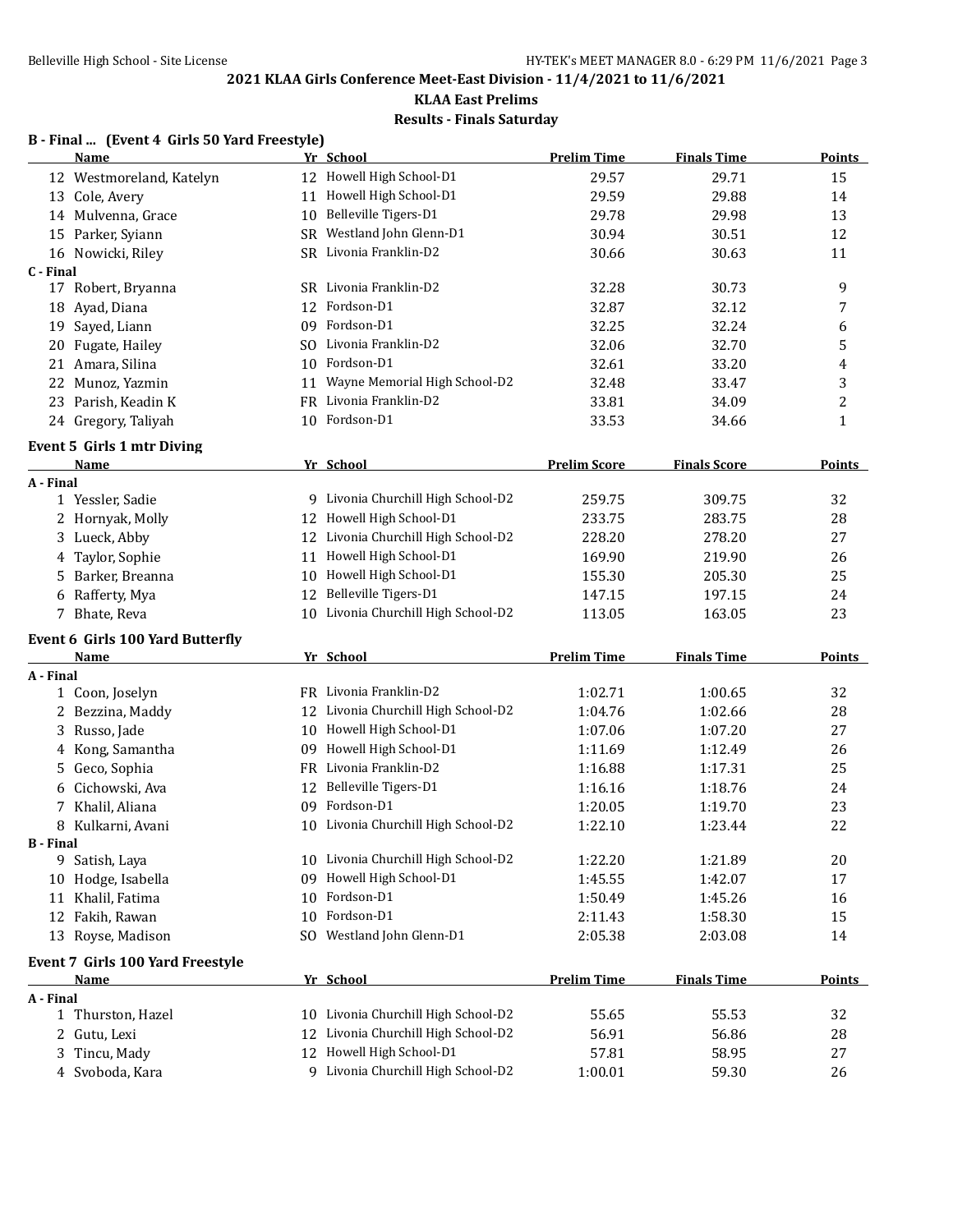## **KLAA East Prelims Results - Finals Saturday**

## **A - Final ... (Event 7 Girls 100 Yard Freestyle)**

|                  | <b>Name</b>                               |    | Yr School                                                 | <b>Prelim Time</b> | <b>Finals Time</b> | <b>Points</b> |
|------------------|-------------------------------------------|----|-----------------------------------------------------------|--------------------|--------------------|---------------|
|                  | 5 Perry, Addison                          |    | 11 Howell High School-D1                                  | 59.53              | 59.40              | 25            |
|                  | 6 Fields, Avery                           | 12 | Belleville Tigers-D1                                      | 1:00.36            | 1:00.32            | 24            |
| 7                | Shroat, Hailey                            |    | JR Westland John Glenn-D1                                 | 1:01.68            | 1:01.04            | 23            |
|                  | 8 Porter, Camryn                          |    | 11 Howell High School-D1                                  | 1:04.76            | 1:05.36            | 22            |
| <b>B</b> - Final |                                           |    |                                                           |                    |                    |               |
|                  | 9 Reyes, Martina                          |    | 11 Livonia Churchill High School-D2                       | 1:05.56            | 1:03.21            | 20            |
| 10               | Bazzi, Fida                               | 9  | Dearborn High Pioneers-D1                                 | 1:07.56            | 1:04.60            | 17            |
|                  | 11 Farrell, Samantha                      |    | FR Westland John Glenn-D1                                 | 1:05.33            | 1:05.02            | 16            |
|                  | 12 Weikert, Erin                          | 10 | Livonia Churchill High School-D2                          | 1:07.08            | 1:07.03            | 15            |
| 13               | Evans, Essence                            | 10 | Belleville Tigers-D1                                      | 1:08.33            | 1:07.41            | 14            |
|                  | 14 Sylvestre, Sophia                      | 10 | Belleville Tigers-D1                                      | 1:08.04            | 1:07.52            | 13            |
|                  | 15 Rainey, Ashlyn                         | 12 | Livonia Churchill High School-D2                          | 1:07.38            | 1:07.62            | 12            |
|                  | 16 Mendoza, Jocelyn                       | 11 | Wayne Memorial High School-D2                             | 1:11.04            | 1:12.41            | 11            |
| C - Final        |                                           |    |                                                           |                    |                    |               |
|                  | 17 Belanger, Lillian                      |    | SR Livonia Franklin-D2                                    | 1:12.33            | 1:10.47            | 9             |
|                  | 18 Ayad, Diana                            | 12 | Fordson-D1                                                | 1:13.40            | 1:12.52            | 7             |
|                  | 19 Sayed, Liann                           |    | 09 Fordson-D1                                             | 1:12.67            | 1:12.81            | 6             |
|                  | 20 Parker, Syiann                         |    | SR Westland John Glenn-D1                                 | 1:12.96            | 1:13.51            | 5             |
|                  | 21 Robinson, Bailey                       | 9  | Belleville Tigers-D1                                      | 1:14.87            | 1:14.79            | 4             |
|                  | 22 Fischer, Jaina                         | 11 | Belleville Tigers-D1                                      | 1:15.11            | 1:14.98            | 3             |
|                  | 23 Adham, Talian                          | 9  | Wayne Memorial High School-D2                             | 1:14.61            | 1:15.24            | 2             |
|                  | 24 Munoz, Yazmin                          | 11 | Wayne Memorial High School-D2                             | 1:14.60            | 1:16.62            | $\mathbf{1}$  |
|                  | Event 8 Girls 500 Yard Freestyle          |    |                                                           |                    |                    |               |
|                  |                                           |    |                                                           |                    |                    |               |
|                  | <b>Name</b>                               |    |                                                           |                    |                    | <b>Points</b> |
| A - Final        |                                           |    | Yr School                                                 | <b>Prelim Time</b> | <b>Finals Time</b> |               |
|                  | 1 Glenfield, Olivia                       |    | 10 Howell High School-D1                                  | 5:42.63            | 5:40.64            | 32            |
|                  | 2 Speer, Olivia                           | 11 | Howell High School-D1                                     | 5:50.07            | 5:53.48            | 28            |
|                  | 3 Garland, Ella                           | 9  | Belleville Tigers-D1                                      | 6:25.13            | 6:16.54            | 27            |
| 4                | Smith, Sydney                             | 11 | Dearborn High Pioneers-D1                                 | 6:26.60            | 6:20.87            | 26            |
| 5                | Brigido, Ivanna                           | 11 | Livonia Churchill High School-D2                          | 6:17.83            | 6:21.36            | 25            |
|                  | 6 Hart, Ella                              | 10 | Livonia Churchill High School-D2                          | 6:29.25            | 6:33.93            | 24            |
| 7                | Maiberger, Michon                         | 10 | Howell High School-D1                                     | 6:34.88            | 6:36.50            | 23            |
|                  | 8 Mulvenna, Grace                         | 10 | Belleville Tigers-D1                                      | 6:44.82            | 6:44.90            | 22            |
| <b>B</b> - Final |                                           |    |                                                           |                    |                    |               |
|                  | 9 Mick, Lilly                             |    | 12 Howell High School-D1                                  | 6:44.85            | 6:41.78            | 20            |
| 10               | Garrett, Alainna                          |    | SO Westland John Glenn-D1                                 | 6:45.32            | 6:48.72            | 17            |
|                  | 11 Perez, Melanie                         |    | 11 Wayne Memorial High School-D2                          | 6:54.88            | 6:56.59            | 16            |
|                  | 12 Lewinski, Alexandra                    |    | JR Westland John Glenn-D1                                 | 7:10.99            | 6:58.84            | 15            |
|                  | 13 Simon, Claire                          | 9  | Dearborn High Pioneers-D1                                 | 7:10.48            | 7:01.39            | 14            |
|                  | 14 Nowicki, Riley                         | SR | Livonia Franklin-D2                                       | 7:22.64            | 7:29.43            | 13            |
| 15               | Ramirez, Ava                              | 9  | Fordson-D1                                                | 8:18.80            | 8:34.24            | 12            |
|                  | 16 Cheaito, Zeinab                        | 11 | Fordson-D1                                                | 8:29.73            | 8:36.27            | 11            |
| C - Final        |                                           |    |                                                           |                    |                    |               |
|                  | 17 Jenkinson, Maddison                    |    | FR Westland John Glenn-D1                                 | 8:44.76            | 8:25.67            | 9             |
| 18               | Jarrar, Sandra                            | 10 | Fordson-D1                                                | 9:01.99            | 8:50.39            | 7             |
|                  | 19 VanHooser, Chelsie<br>20 Akanan, Sandy |    | FR Westland John Glenn-D1<br>12 Dearborn High Pioneers-D1 | 9:23.97<br>9:53.69 | 8:55.08            | 6<br>5        |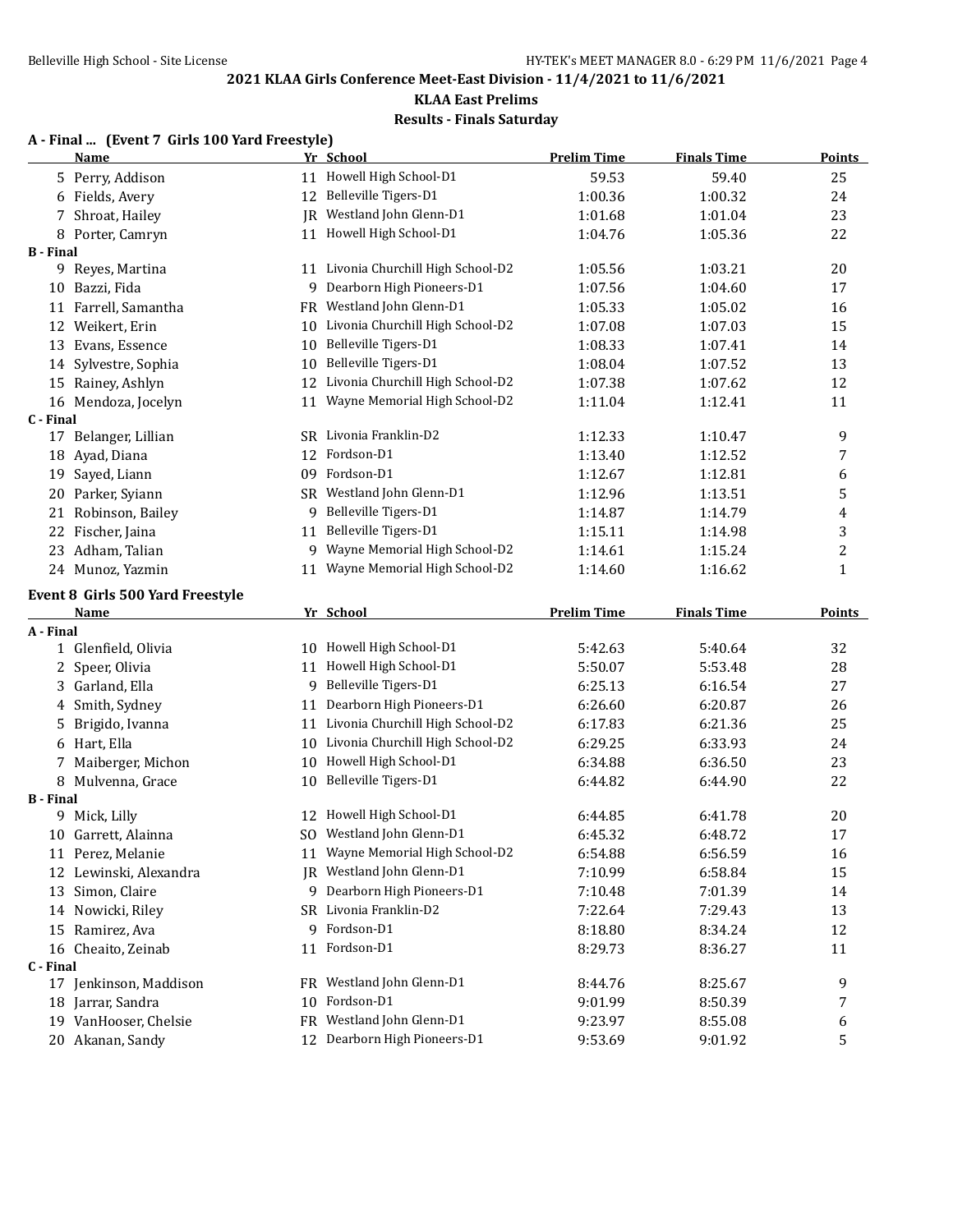#### **KLAA East Prelims**

**Results - Finals Saturday**

# **Event 9 Girls 200 Yard Freestyle Relay**

|                  | <b>Team</b>                               | Relay                                  | <b>Prelim Time</b>     | <b>Finals Time</b>       | <b>Points</b> |
|------------------|-------------------------------------------|----------------------------------------|------------------------|--------------------------|---------------|
| A - Final        |                                           |                                        |                        |                          |               |
|                  | 1 Howell High School-D1                   | A                                      | 1:53.72                | 1:46.81                  | 64            |
|                  | 1) Tincu, Mady 12                         | 2) Russo, Jade 10                      | 3) Bedford, Maya 12    | 4) Geboski, Claire 11    |               |
|                  | 2 Livonia Churchill High School-D2        | A                                      | 1:51.90                | 1:49.07                  | 56            |
|                  | 1) Svoboda, Kara 9                        | 2) Reyes, Martina 11                   | 3) Lauer, McKenna 12   | 4) Bezzina, Maddy 12     |               |
|                  | 3 Livonia Franklin-D2                     | A                                      | 1:51.24                | 1:52.85                  | 54            |
|                  | 1) Coon, Joselyn FR                       | 2) Geco, Sophia FR                     | 3) Nowicki, Riley SR   | 4) Bagazinski, Clare FR  |               |
|                  | 4 Dearborn High Pioneers-D1               | A                                      | 2:02.51                | 1:57.27                  | 52            |
|                  | 1) Anderson, Linnea 10                    | 2) Bazzi, Fida 9                       | 3) Simon, Claire 9     | 4) Smith, Sydney 11      |               |
|                  | 5 Westland John Glenn-D1                  | A                                      | 2:01.05                | 1:59.60                  | 50            |
|                  | 1) Farrell, Samantha FR                   | 2) Pizzuti, Mya SR                     | 3) Parker, Syiann SR   | 4) Shroat, Hailey JR     |               |
|                  | 6 Belleville Tigers-D1                    | A                                      | 2:02.04                | 2:02.55                  | 48            |
|                  | 1) Evans, Essence 10                      | 2) Cichowski, Ava 12                   | 3) Martin, Samantha 9  | 4) Mulvenna, Grace 10    |               |
|                  | 7 Fordson-D1                              | A                                      | 2:13.71                | 2:09.25                  | 46            |
|                  | 1) Sayed, Liann 09                        | 2) Amara, Silina 10                    | 3) Khalil, Aliana 09   | 4) Ayad, Diana 12        |               |
|                  | --- Wayne Memorial High School-D2         | A                                      | 2:08.24                | DQ 2:06.40               |               |
|                  | Early take-off swimmer #4                 |                                        |                        |                          |               |
|                  | 1) Tilley, Merisa 10                      | 2) Calderon, Leslie 12                 | 3) Adham, Talia 9      | 4) Perez, Melanie 11     |               |
| <b>B</b> - Final |                                           |                                        |                        |                          |               |
|                  | --- Livonia Churchill High School-D2      | B                                      | 1:58.84                | X2:01.24                 |               |
|                  | 1) Weikert, Erin 10                       | 2) Bissell, Jayda 11                   | 3) Brigido, Ivanna 11  | 4) Acharya, Aanchel 9    |               |
|                  | --- Howell High School-D1                 | B                                      | 2:23.47                | X2:18.68                 |               |
|                  | 1) Schue, Emma 09                         | 2) Hodge, Isabella 09                  | 3) Halliday, Jenny 09  | 4) Gravlin, Mara 11      |               |
|                  | --- Livonia Franklin-D2                   | B                                      | 2:07.96                | X2:19.57                 |               |
|                  | 1) Gillett, Hailey FR                     | 2) Studt, Malorie SR                   | 3) Willis, Savanna FR  | 4) Robert, Bryanna SR    |               |
|                  | --- Fordson-D1                            | B                                      | 2:28.09                | X2:21.08                 |               |
|                  | 1) Gregory, Taliyah 10                    | 2) Hamood, Yasmine 10                  | 3) Cheaito, Zeinab 11  | 4) Ramirez, Ava 9        |               |
|                  | --- Belleville Tigers-D1                  | B                                      | 2:24.89                | X2:22.20                 |               |
|                  | 1) Major, Alex 11                         | 2) Goff, Anaya 10                      | 3) Fischer, Jaina 11   | 4) Robinson, Bailey 9    |               |
|                  | --- Westland John Glenn-D1                | B                                      | 2:36.00                | X2:36.58                 |               |
|                  | 1) Royse, Madison SO                      | 2) Jenkinson, Maddison FR              | 3) Garrett, Alainna SO | 4) VanHooser, Chelsie FR |               |
|                  | <b>Event 10 Girls 100 Yard Backstroke</b> |                                        |                        |                          |               |
|                  | <b>Name</b>                               | Yr School                              | <b>Prelim Time</b>     | <b>Finals Time</b>       | <b>Points</b> |
| A - Final        |                                           |                                        |                        |                          |               |
|                  | 1 Gutu, Lexi                              | 12 Livonia Churchill High School-D2    | 1:04.10                | 1:02.75                  | 32            |
|                  | 2 Bagazinski, Clare                       | FR Livonia Franklin-D2                 | 1:08.14                | 1:07.61                  | 28            |
|                  | 3 Bedford, Maya                           | 12 Howell High School-D1               | 1:10.10                | 1:09.29                  | 27            |
|                  | 4 LaCour, Elise                           | 11 Howell High School-D1               | 1:13.34                | 1:12.03                  | 26            |
| 5                | Caillouette, Noelle                       | Livonia Churchill High School-D2<br>10 | 1:12.44                | 1:12.49                  | 25            |
|                  | 6 Fields, Avery                           | Belleville Tigers-D1<br>12             | 1:12.10                | 1:12.66                  | 24            |
|                  | 7 Burk, Addy                              | Howell High School-D1<br>12            | 1:13.45                | 1:14.24                  | 23            |
|                  | 8 Farr, Olivia                            | Howell High School-D1<br>11            |                        |                          | 22            |
| <b>B</b> - Final |                                           |                                        | 1:15.33                | 1:14.90                  |               |
|                  | 9 Edwards, Kaitlynn                       | FR Westland John Glenn-D1              | 1:16.03                | 1:15.66                  | 20            |
| 10               | Sylvestre, Sophia                         | Belleville Tigers-D1<br>10             | 1:15.92                | 1:16.62                  | 17            |
|                  | 11 Satish, Laya                           | Livonia Churchill High School-D2<br>10 | 1:19.48                | 1:19.97                  | 16            |
|                  |                                           | Belleville Tigers-D1<br>9.             |                        |                          |               |
|                  | 12 Martin, Samantha                       | 10 Livonia Churchill High School-D2    | 1:23.09<br>1:23.39     | 1:22.59                  | 15            |
| 13               | Kulkarni, Avani                           | 9 Dearborn High Pioneers-D1            |                        | 1:24.46                  | 14            |
|                  | 14 Coronado, Paola                        |                                        | 1:28.63                | 1:25.76                  | 13            |
|                  | 15 Parish, Keadin K                       | FR Livonia Franklin-D2                 | 1:32.94                | 1:26.60                  | 12            |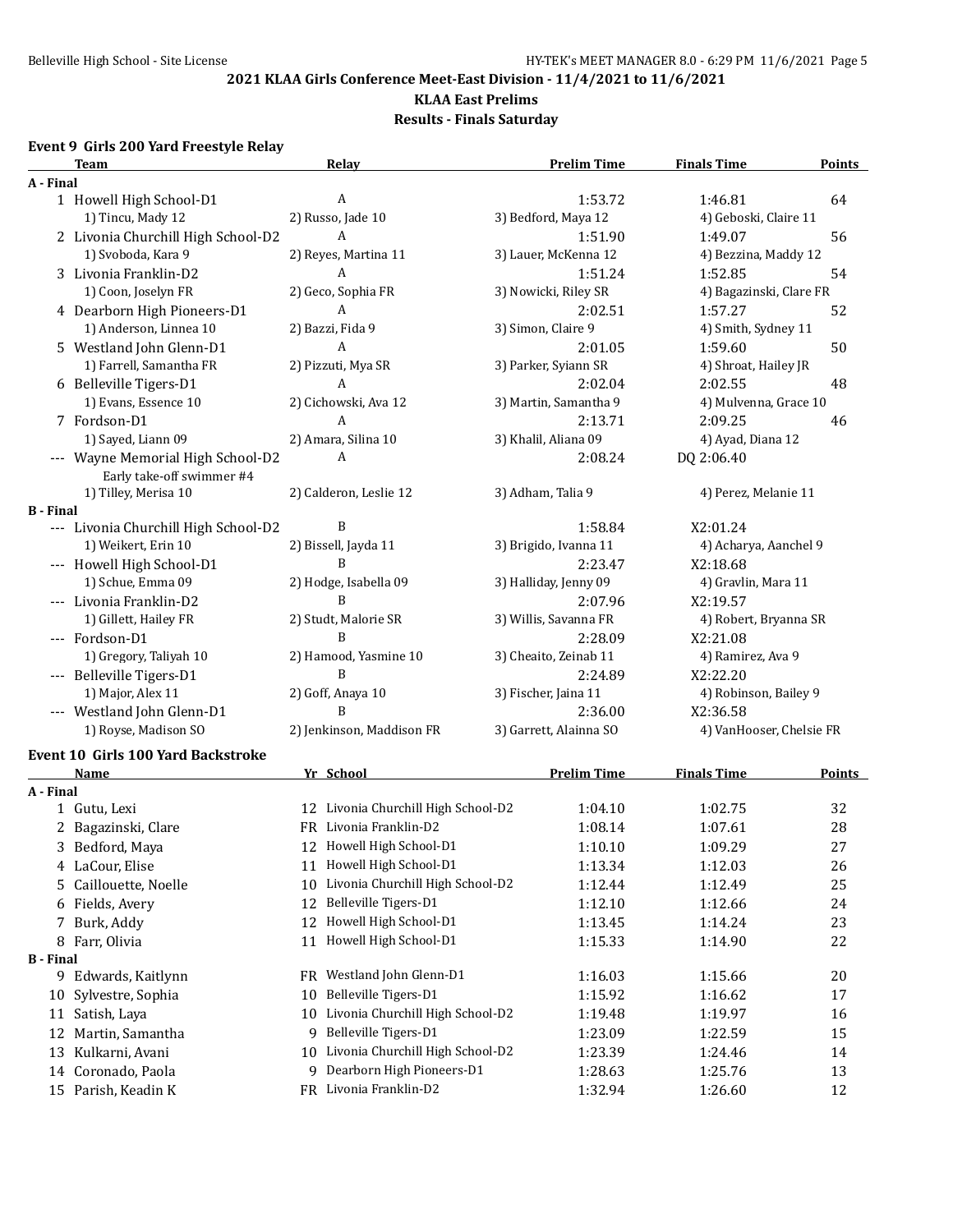# **KLAA East Prelims**

**Results - Finals Saturday**

|                  | B - Final  (Event 10 Girls 100 Yard Backstroke) |     |                                     |                     |                         |                  |
|------------------|-------------------------------------------------|-----|-------------------------------------|---------------------|-------------------------|------------------|
|                  | Name                                            |     | Yr School                           | <b>Prelim Time</b>  | <b>Finals Time</b>      | <b>Points</b>    |
|                  | 16 Amara, Silina                                |     | 10 Fordson-D1                       | 1:30.35             | 1:28.65                 | 11               |
| C - Final        |                                                 |     |                                     |                     |                         |                  |
|                  | 17 Fischer, Jaina                               |     | 11 Belleville Tigers-D1             | 1:34.61             | 1:31.24                 | 9                |
|                  | 18 Monte, Mia                                   |     | FR Livonia Franklin-D2              | 1:36.86             | 1:35.54                 | $\boldsymbol{7}$ |
|                  | 19 Dorta Garcia, Mar                            |     | SO Livonia Franklin-D2              | 1:38.49             | 1:37.88                 | 6                |
| 20               | Chami, Hadia                                    | 11  | Fordson-D1                          | 1:36.77             | 1:39.24                 | 5                |
|                  | 21 Jarrar, Sandra                               | 10  | Fordson-D1                          | 1:48.25             | 1:41.83                 | 4                |
| 22               | Ramirez, Ava                                    |     | 9 Fordson-D1                        | 1:38.17             | 1:43.73                 | 3                |
|                  | 23 Baziotes, Abby                               | 9   | Belleville Tigers-D1                | 1:50.63             | 1:49.54                 | $\overline{c}$   |
|                  | 24 Saado, Azhar                                 |     | 10 Fordson-D1                       | 1:53.30             | 1:51.82                 | $\mathbf{1}$     |
|                  | <b>Event 11 Girls 100 Yard Breaststroke</b>     |     |                                     |                     |                         |                  |
|                  | Name                                            |     | Yr School                           | <b>Prelim Time</b>  | <b>Finals Time</b>      | Points           |
| A - Final        |                                                 |     |                                     |                     |                         |                  |
|                  | 1 Geboski, Claire                               |     | 11 Howell High School-D1            | 1:11.47             | 1:10.70                 | 32               |
|                  | 2 Lauer, McKenna                                | 12  | Livonia Churchill High School-D2    | 1:18.15             | 1:17.73                 | 28               |
|                  | 3 Perry, Addison                                | 11  | Howell High School-D1               | 1:17.36             | 1:19.04                 | 27               |
|                  | 4 Anderson, Linnea                              | 10  | Dearborn High Pioneers-D1           | 1:24.15             | 1:21.90                 | 26               |
| 5.               | Porter, Camryn                                  | 11  | Howell High School-D1               | 1:23.37             | 1:21.96                 | 25               |
| 6                | Geco, Sophia                                    |     | FR Livonia Franklin-D2              | 1:23.51             | 1:21.99                 | 24               |
|                  | 7 Pizzuti, Mya                                  |     | SR Westland John Glenn-D1           | 1:23.79             | 1:22.55                 | 23               |
|                  | 8 Satterfield, Kylie                            |     | 12 Belleville Tigers-D1             | 1:21.35             | 1:23.08                 | 22               |
| <b>B</b> - Final |                                                 |     |                                     |                     |                         |                  |
|                  | 9 Tilley, Merisa                                | 10  | Wayne Memorial High School-D2       | 1:24.45             | 1:23.34                 | 20               |
| 10               | Melby, Kelly                                    | 10  | Howell High School-D1               | 1:24.37             | 1:23.87                 | 17               |
|                  | 11 Bissell, Jayda                               | 11  | Livonia Churchill High School-D2    | 1:25.25             | 1:25.40                 | 16               |
|                  | 12 Dooley, Natalie                              | 10  | Howell High School-D1               | 1:25.61             | 1:26.42                 | 15               |
|                  | 13 Acharya, Aanchel                             | 9.  | Livonia Churchill High School-D2    | 1:26.99             | 1:27.24                 | 14               |
|                  | 14 Calderon, Leslie                             | 12  | Wayne Memorial High School-D2       | 1:27.64             | 1:27.85                 | 13               |
|                  | 15 Adham, Teya                                  | 11  | Wayne Memorial High School-D2       | 1:29.22             | 1:29.32                 | 12               |
|                  | 16 Westmoreland, Katelyn                        |     | 12 Howell High School-D1            | 1:30.77             | 1:31.89                 | 11               |
| C - Final        |                                                 |     |                                     |                     |                         |                  |
|                  | 17 Rainey, Ashlyn                               |     | 12 Livonia Churchill High School-D2 | 1:33.88             | 1:34.90                 | 9                |
|                  | 18 Belanger, Lillian                            |     | SR Livonia Franklin-D2              | 1:35.13             | 1:35.27                 | 7                |
| 19               | Chami, Hala                                     | 10  | Fordson-D1                          | 1:35.07             | 1:36.77                 | 6                |
| 20               | Sanabria, Elena                                 |     | SR Livonia Franklin-D2              | 1:40.86             | 1:37.59                 | 5                |
|                  | 21 Lash, Mia                                    |     | 9 Dearborn High Pioneers-D1         | 1:44.11             | 1:40.50                 | 4                |
|                  | 22 Gillett, Hailey                              |     | FR Livonia Franklin-D2              | 1:42.28             | 1:42.60                 | 3                |
|                  | 23 Studt, Malorie                               | SR. | Livonia Franklin-D2                 | 1:44.59             | 1:47.79                 | 2                |
|                  | 24 Chbeir, Marwa                                |     | 12 Fordson-D1                       | 1:55.45             | 1:52.05                 | $\mathbf{1}$     |
|                  | Event 12 Girls 400 Yard Freestyle Relay         |     |                                     |                     |                         |                  |
|                  | <b>Team</b>                                     |     | <b>Relay</b>                        | <b>Prelim Time</b>  | <b>Finals Time</b>      | <b>Points</b>    |
| A - Final        |                                                 |     |                                     |                     |                         |                  |
|                  | 1 Livonia Churchill High School-D2              |     | A                                   | 3:51.10             | 3:49.26                 | 64               |
|                  | 1) Thurston, Hazel 10                           |     | 2) Bezzina, Maddy 12                | 3) Svoboda, Kara 9  | 4) Gutu, Lexi 12        |                  |
|                  | 2 Howell High School-D1                         |     | A                                   | 4:07.92             | 4:05.76                 | 56               |
|                  | 1) Perry, Addison 11                            |     | 2) Bedford, Maya 12                 | 3) Speer, Olivia 11 | 4) Glenfield, Olivia 10 |                  |
|                  | 3 Belleville Tigers-D1                          |     | A                                   | 4:26.56             | 4:23.66                 | 54               |
|                  | 1) Mulvenna, Grace 10                           |     | 2) Sylvestre, Sophia 10             | 3) Garland, Ella 9  | 4) Fields, Avery 12     |                  |